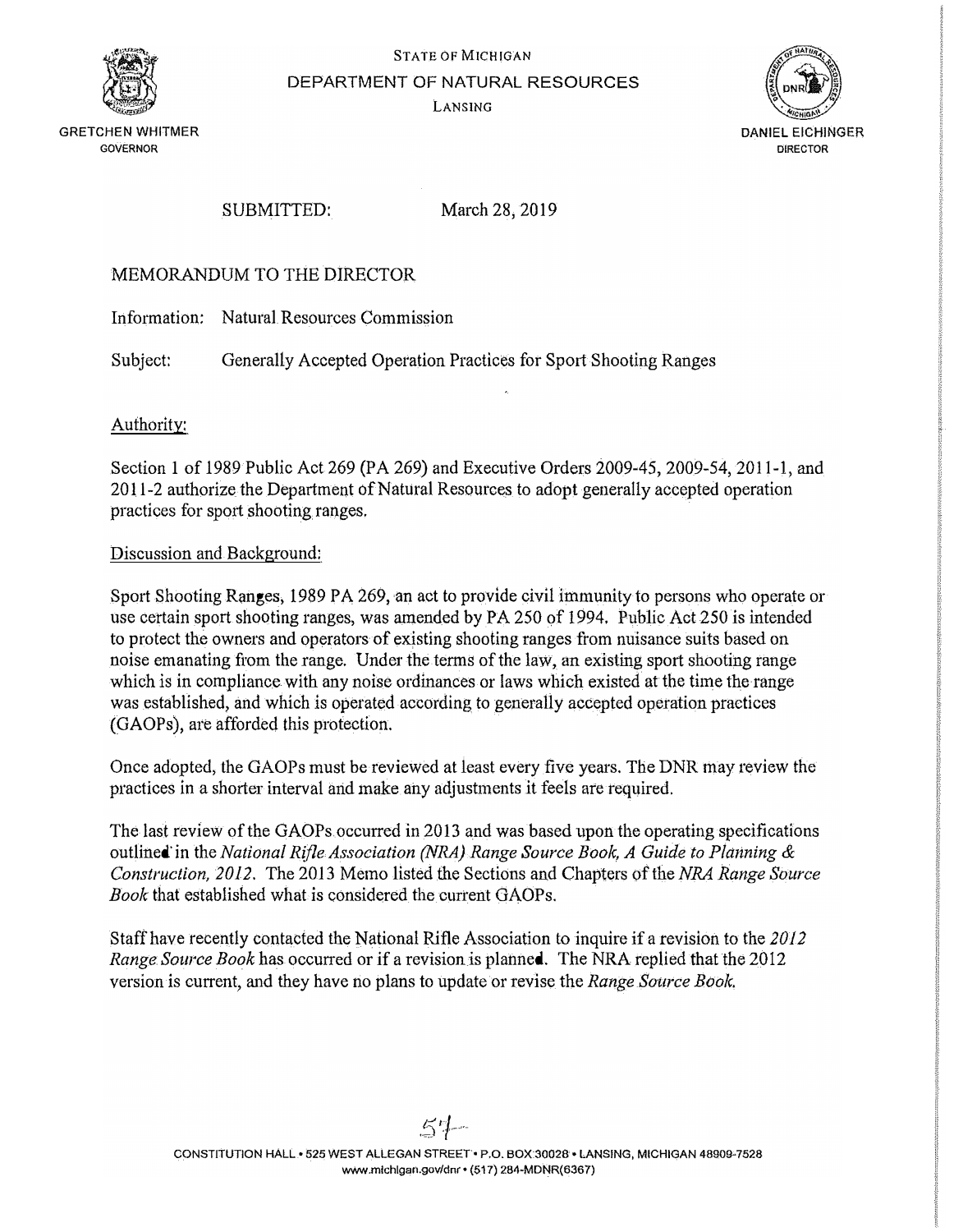Generally Accepted Operation Practices for Sport Shooting Ranges Page2 March 28, 2019

#### Recommendation:

Based upon review of the 2012 edition of *The NRA Range Source Book, A Guide to Planning & Construction, the following portions of the <i>Range Source Book* mean the "generally accepted operation practices:"

#### **Section I, General Information**

#### **Chapter 1, General Information**

Article 1, Introduction Article 2, Planning Overview Article 3, Outdoor Ranges Article 4, Indoor Ranges

#### **Chapter 2, Safety Plan**

Article 1, General Article 2, Safety Planning Article 3, General Administrative Regulations Article 4, General Range Commands

#### **Chapter 5, Operations and Maintenance**

Article 1, General Article 2, Operations Management Article 3, Range Operations Article 4, Maintenance Management Article 5, Appendix

# **Chapter** *6,* **Sound Abatement on Shooting Ranges**

Article 1, General Article 2, Definitions Article 3, Concepts and Methodology

### **Section II, Outdoor Ranges**

#### **Chapter 1, General Outdoor Range Information**

Article 1, General Article 2, Safety and Personal Health

# **Chapter 3, Outdoor Range Operation and Maintenance**

Article 1, General Article 2, Operations Article 3, Maintenance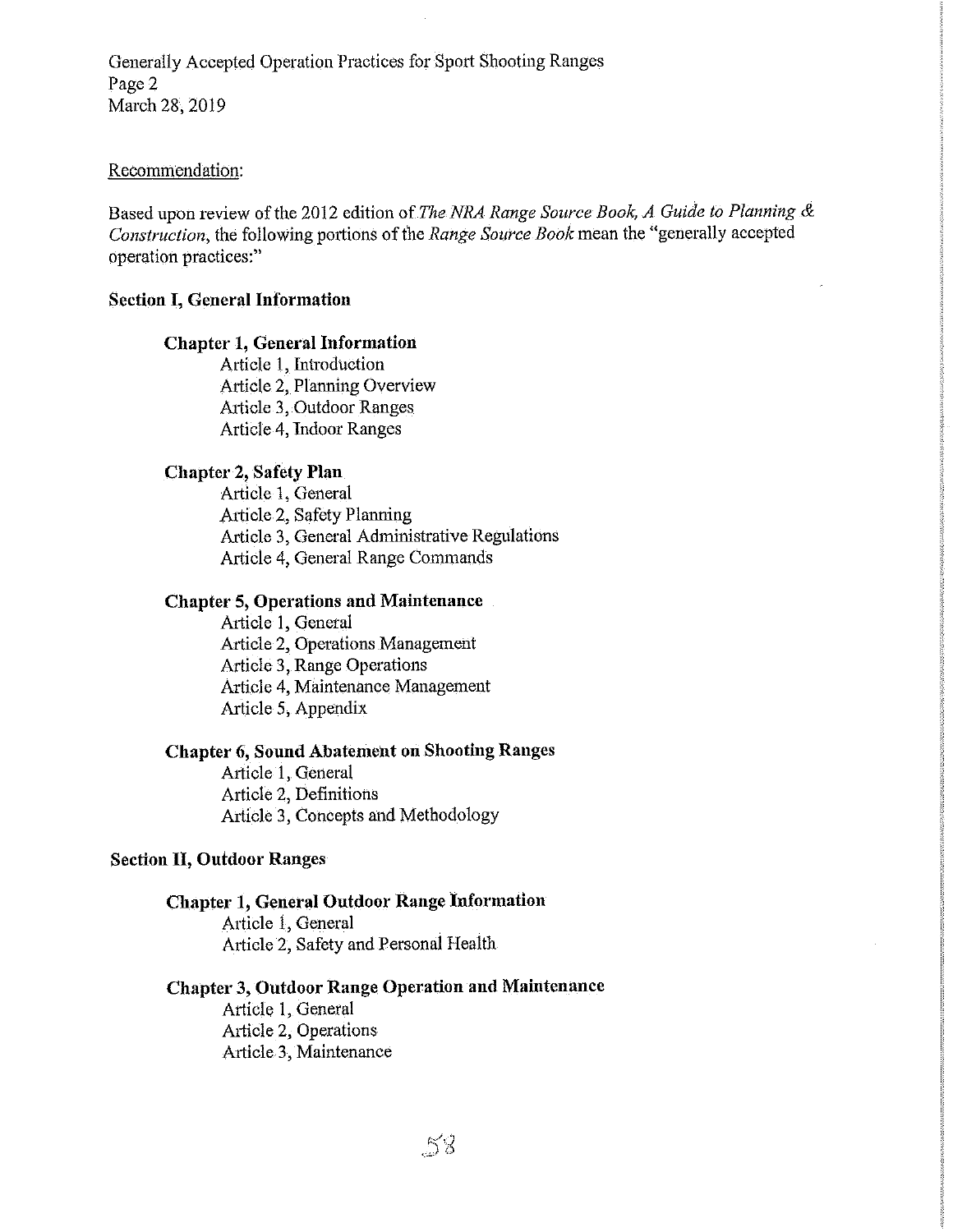Generally Accepted Operation Practices for Sport Shooting Ranges Page 3 March 28, 2019

# **Chapter 14, Outdoor Informal Training**

Article 1, General Article 2, Safety Article 4, Operations and Maintenance

# **Chapter 16, Outdoor Archery**  Article 2, Safety

#### **Chapter 17, Outdoor Hunting Simulation**  Article 2, Safety Article 4, Equipment Operation and Maintenance

### **Section Ill, Indoor Ranges**

### **Chapter 1, General Indoor Range Information**

Article 2, General Indoor Information Article 3, Safety

# **Chapter 3, Indoor Range Operations and Maintenance**

Article 1, General Article 2, Operations

For the purpose of 1989 PA 269, the.remaining portions of *The NRA Range Source Book* are to be considered informational to the named Sections, Chapters and Articles. Because each shooting range is unique, and operation of the range is dependent upon its site, surrounding topography, adjoining land ownership, and shooting opportunities offered, not all ranges require identical operating environments or on-site structures. *The NRA Range Source Book* has been designed to provide guidance and direction to a broad variety of the sport/recreational shooting community. The information contained within the manual is advisory and should be considered guidelines rather than absolute requirements for safe and responsible range design and operation.

Staff recommends that the Director adopt the above GAOPs.